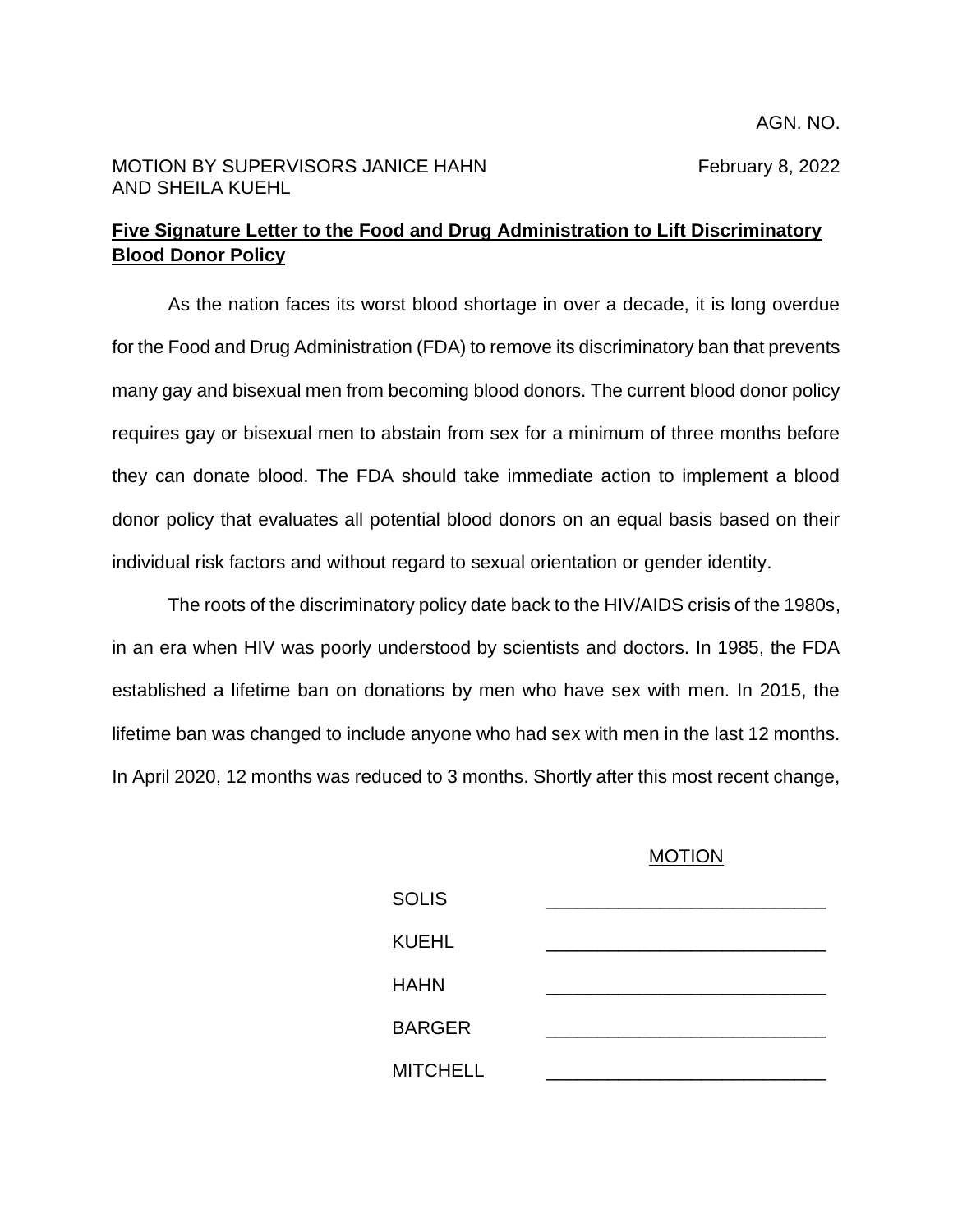the FDA announced that it was funding a study to explore the possibility of having men who have sex with men fill out a typical donor history questionnaire to qualify as a donor.

For years, the American Medical Association has been calling on the FDA to remove this discriminatory ban and treat all potential blood donors equally. Today, every unit of blood is rigorously tested to detect any trace of HIV, syphilis, hepatitis, West Nile virus or other blood-borne diseases. The FDA should continue to develop and regulate these standards for the collection of blood and blood products and apply blood donation criteria equally across all sectors of our populations including the LGBTQ+ community.

There is gaining momentum to end this discriminatory blood donor policy during the current national blood shortage crisis. Members of the House Oversight Committee wrote a letter on January 13 to the FDA asking for "immediate action." On January 18, the Biden administration voiced commitment to ensuring that that the blood donor policy "is based on science, not fiction or stigma." The Human Rights Campaign, the nation's largest LGBTQ+ civil rights organization, added to calls for change saying the current policy is "outdated" and "does not reflect the state of the science." However, there is no sign of change yet on the horizon, and the FDA is committed to waiting until more evidence is generated from its new study before reassessing the policy. The FDA's study timeline is uncertain; the study enrollment period has been extended through Spring 2022 due to lack of participation.

Meanwhile, several other nations are moving to roll back their own policies. France will be ending the ban on March 16, while Greece also did away with the same restrictions on January 10. The Los Angeles County Board of Supervisors should join the movement to finally put an end to our nation's discriminatory blood donor policy and urge the FDA to